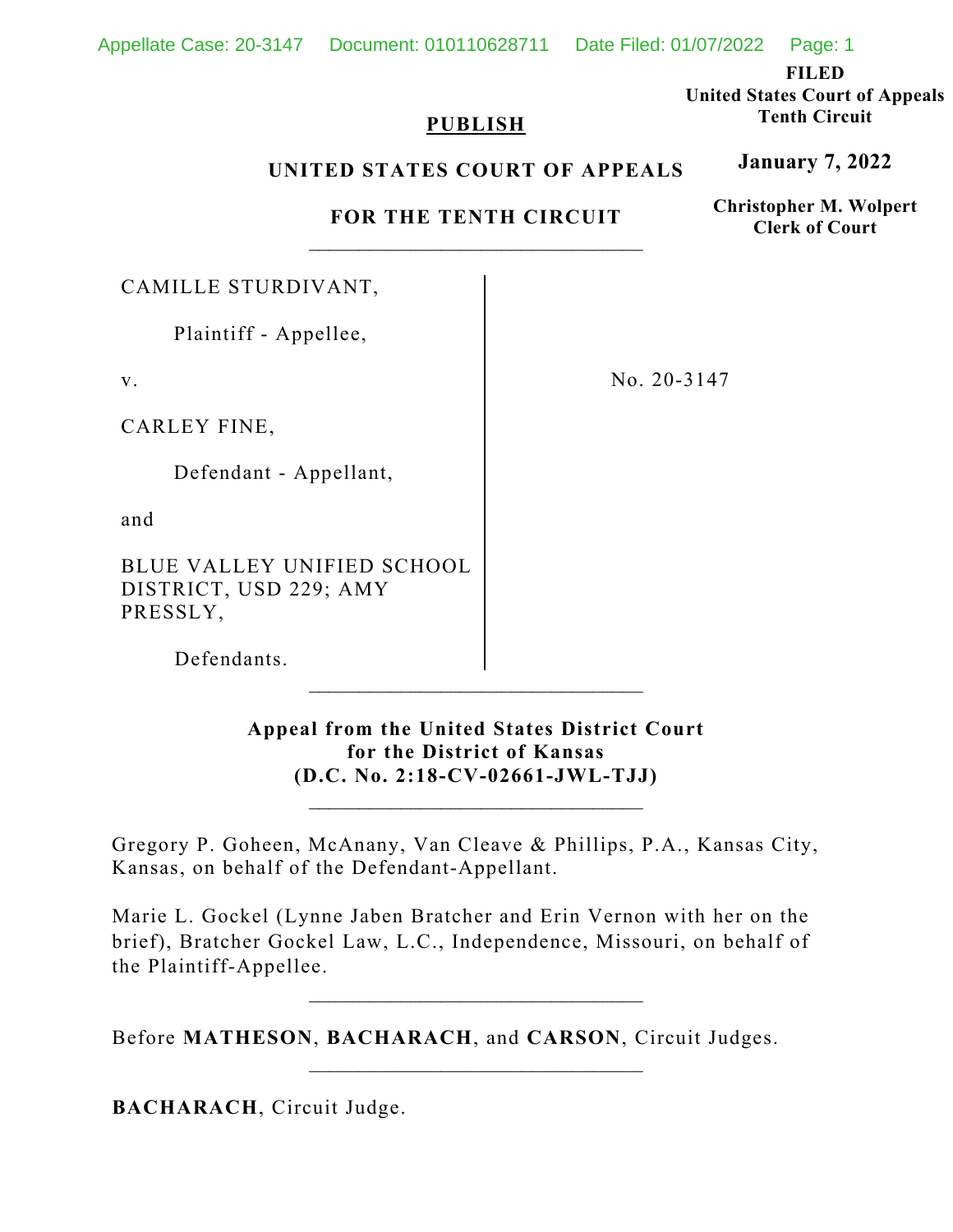\_\_\_\_\_\_\_\_\_\_\_\_\_\_\_\_\_\_\_\_\_\_\_\_\_\_\_\_\_\_\_\_\_

Ms. Camille Sturdivant<sup>1</sup> sued her former coach on a high school dance team, Ms. Carley Fine, invoking 42 U.S.C. § 1983 and alleging race discrimination in violation of the Fourteenth Amendment's Equal Protection Clause.2 *See* 42 U.S.C. § 1983; U.S. Const. amend. XIV. Ms. Fine moved for summary judgment, urging qualified immunity based on the absence of

- an act under color of state law and
- a denial of equal protection.

The district court denied the motion, concluding that a reasonable factfinder could infer that Ms. Fine had acted as head coach and "intentionally deprived [Camille] of educational benefits based on [her] race." Appellant's App'x at 319. Ms. Fine appealed.

Ms. Fine presents two alternative arguments for qualified immunity:

- 1. She did not act under color of state law because she was no longer employed as the head coach when she allegedly violated Camille's rights.
- 2. She did not violate a clearly established constitutional right.

<sup>1</sup> We refer to Ms. Sturdivant by her first name (Camille). We mean no disrespect; we use her first name only for clarity because she was a highschool student when the events took place.

<sup>2</sup> Camille also sued the school district, the principal, the dance team's choreographer, and a teacher whose child had also danced on Camille's team; but the claims against these parties are not at issue.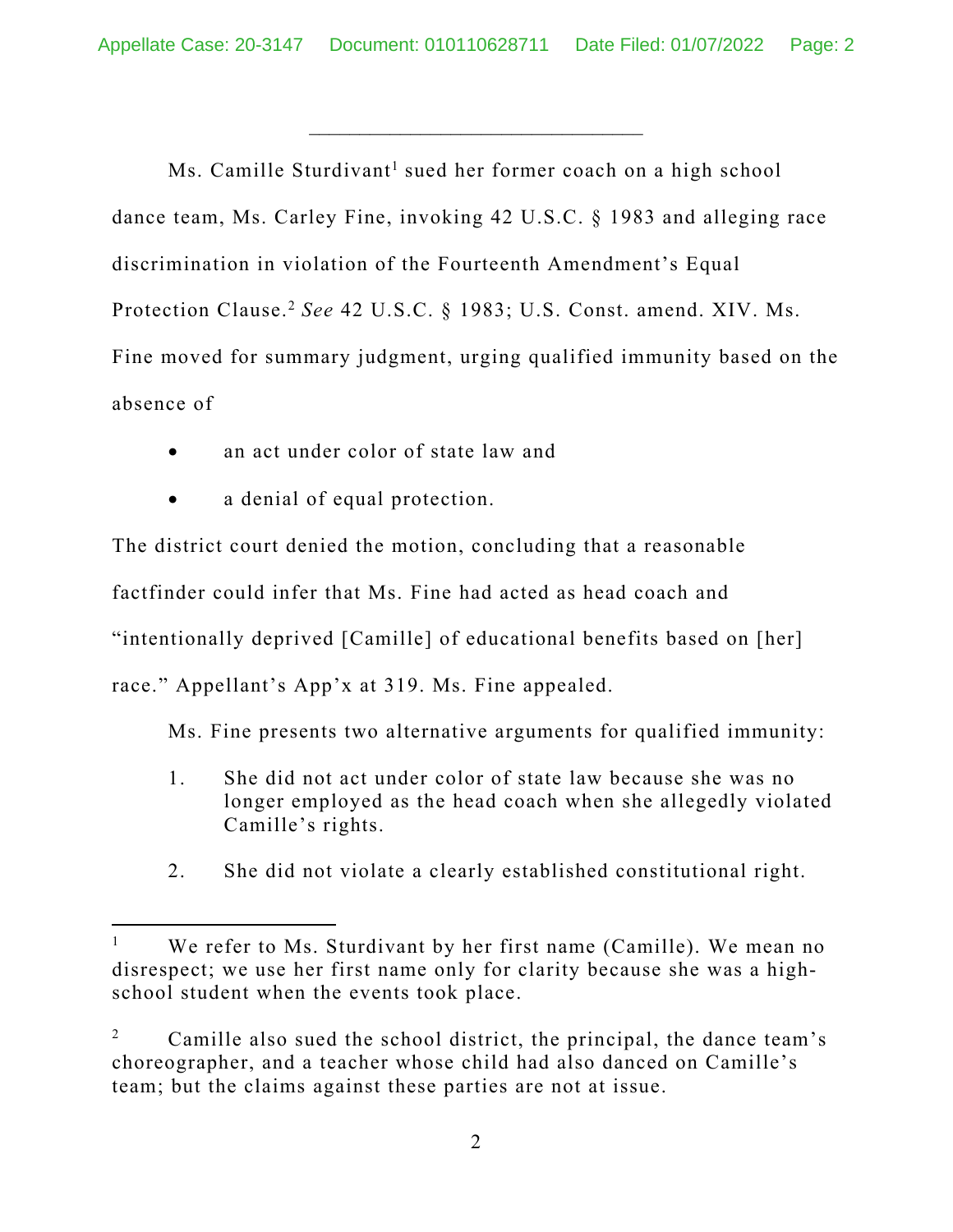We lack jurisdiction to consider Ms. Fine's first argument (that she did not act under color of state law). Our jurisdiction in this interlocutory appeal does not extend to the applicability of  $\S$  1983. We thus dismiss this portion of the appeal.

We do have jurisdiction to consider Ms. Fine's second argument (that she didn't violate a clearly established right). But a reasonable factfinder could find the violation of a clearly established right to equal protection. So we affirm the district court's denial of summary judgment based on qualified immunity.

#### **I. Ms. Fine uses a racial slur when texting about Camille.**

Camille, an African-American student, participated in the Dazzlers dance team at her high school. The head coach was Ms. Fine.

In her senior year of high school, Camille earned a spot on a major university's elite dance team. Another girl (Maggie) didn't make the team. When Ms. Fine learned the results, she texted the Dazzlers' choreographer, attributing Camille's success to her race:

|           | Choreographer: i can't believe maggie didn't make it again<br>i'm heart broken |
|-----------|--------------------------------------------------------------------------------|
| Ms. Fine: | I KNOW<br>AND CAMILLE MADE [THE TEAM]<br>I can't talk about it                 |
|           | Choreographer: THAT DOESNT MAKE SENSE<br>i'm so mad                            |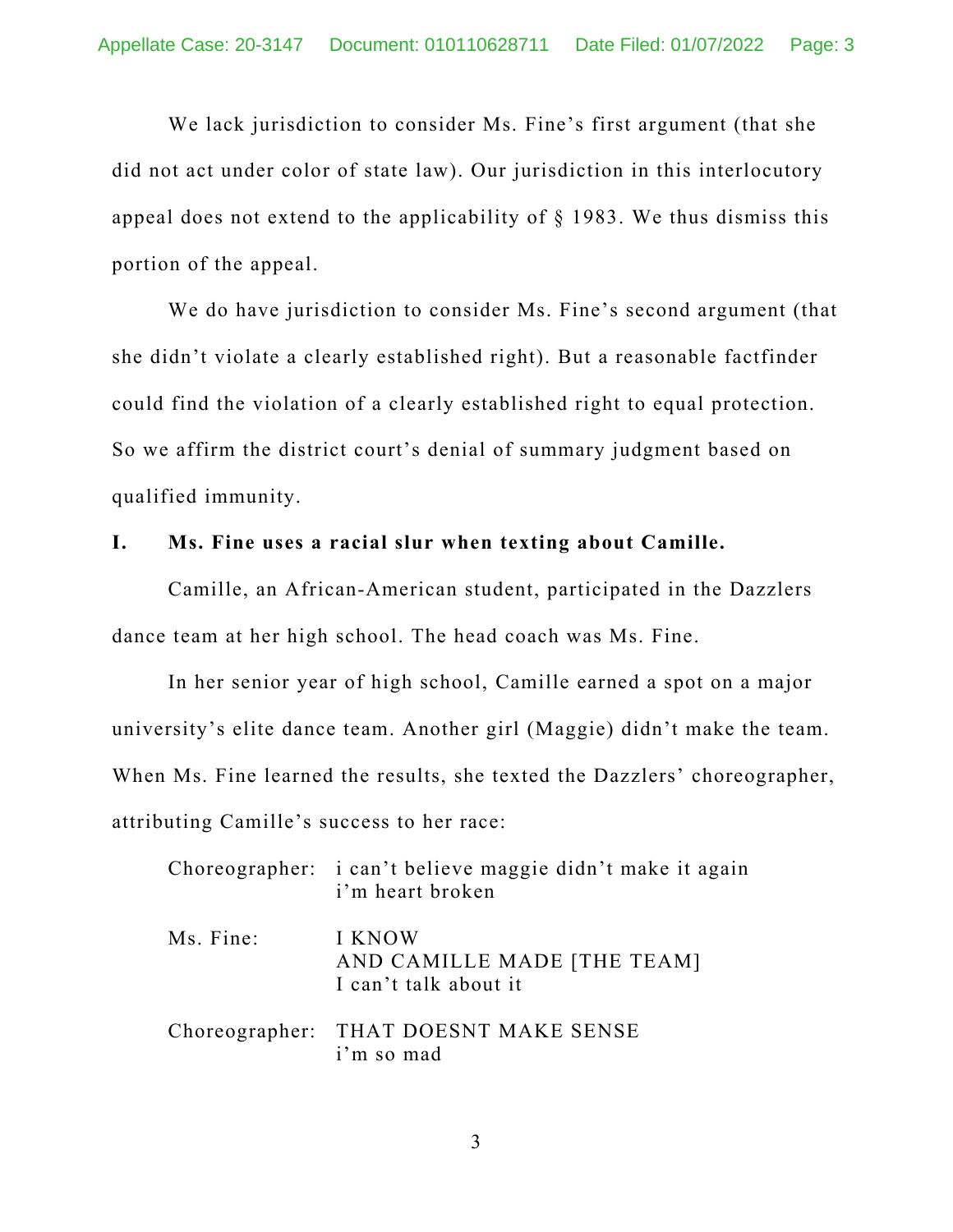| Ms. Fine: | It actually makes my stomach |
|-----------|------------------------------|
|           | $H$ urt                      |
|           | Be she's $f^{****}g$ black   |
|           | I hate that                  |

*Id.* at 154, 227 (capitalization in original).

 During a later dance practice, Camille scanned Ms. Fine's text messages, trying to find music for a dance routine. While scanning the texts, Camille spotted Ms. Fine's exchange with the choreographer. Camille photographed the texts and shared them with her parents, who complained to the principal.

# **II. Ms. Fine loses her title as the Dazzlers' head coach.**

The next day, the school's principal and director of human resources told Ms. Fine that

- she was no longer the dance coach and couldn't participate in any upcoming dance team activities, including the school's final Spring Show, and
- she had fulfilled her contract with the school.

The contract lasted another ten days, and Ms. Fine obtained payment for these days.

The principal announced to the team that Ms. Fine would no longer serve as the head coach and arranged for two other faculty members to fill in. But the evidence suggests that these faculty members never assumed the head coach's duties.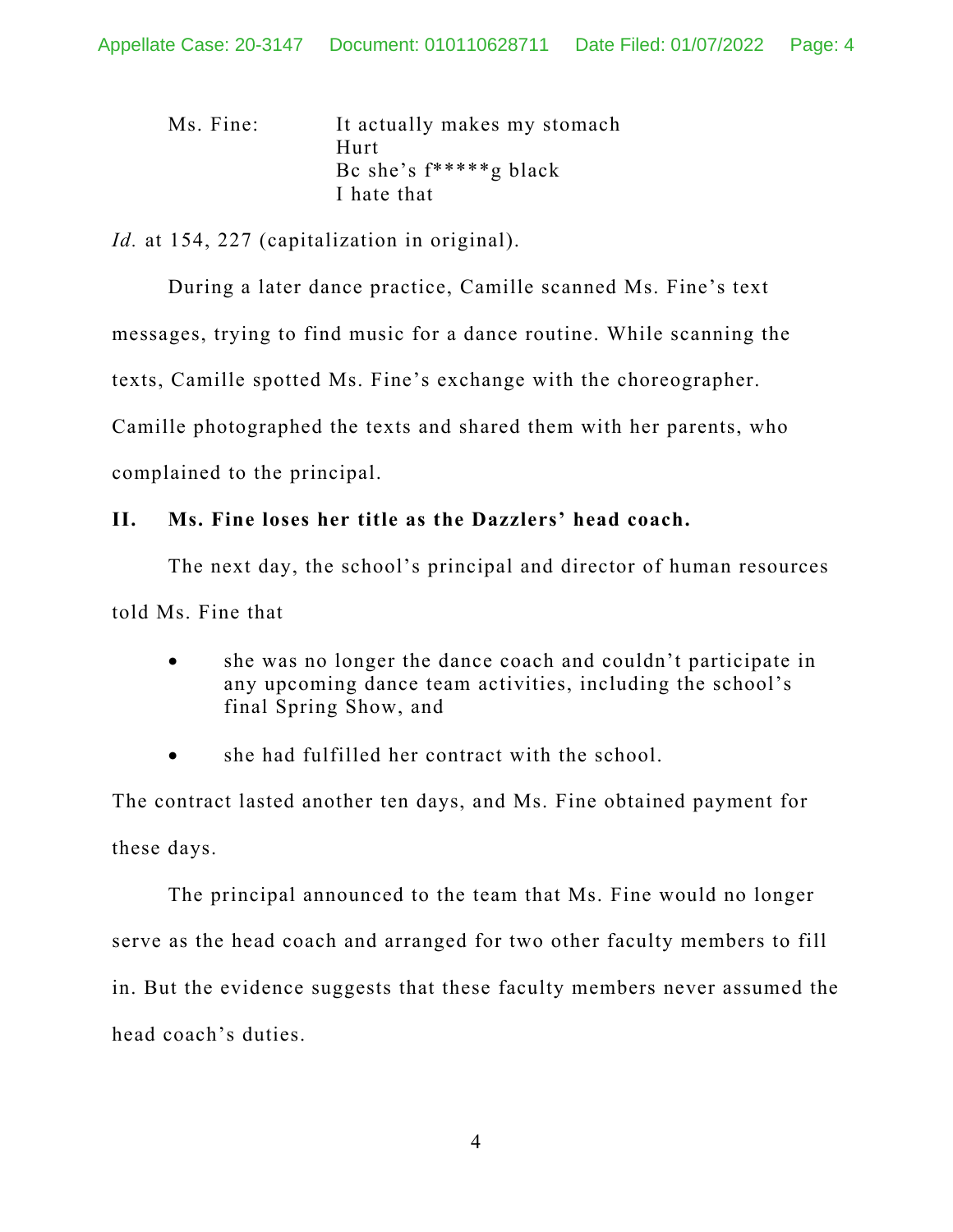#### **III. Ms. Fine texts a Dazzler, telling her to boycott Camille.**

After the principal's announcement to the team, Ms. Fine received a text from her younger sister, who was also on the dance team. The text related to a tradition for team members to present seniors with flowers.

Because Camille was the only senior on the team, she'd expect flowers after the Spring Show. Flouting this tradition, Ms. Fine told her sister to arrange a boycott:

| Sister: | Originally Camille asked me to give her flowers<br>But I'm not gonna anymore                                       |
|---------|--------------------------------------------------------------------------------------------------------------------|
|         | Ms. Fine: Noooooooo your joking?!?!?<br>Did she unask you                                                          |
| Sister: | I mean no<br>She never said anything<br>But like I feel like she honestly thinks I'm doing it still<br>but I'm not |
|         | Ms. Fine: You can't<br>Get everyone to boycot[t]                                                                   |

*Id.* at 238.

**IV. The Dazzlers exclude Camille and attend off-campus events with Ms. Fine.**

The next night marked the start of the Dazzlers' Spring Show. By tradition, Ms. Fine would give an inspirational talk before the show. The parents arranged for all the Dazzlers—except Camille—to meet at a team member's home. Ms. Fine attended and gave the team a "pep talk."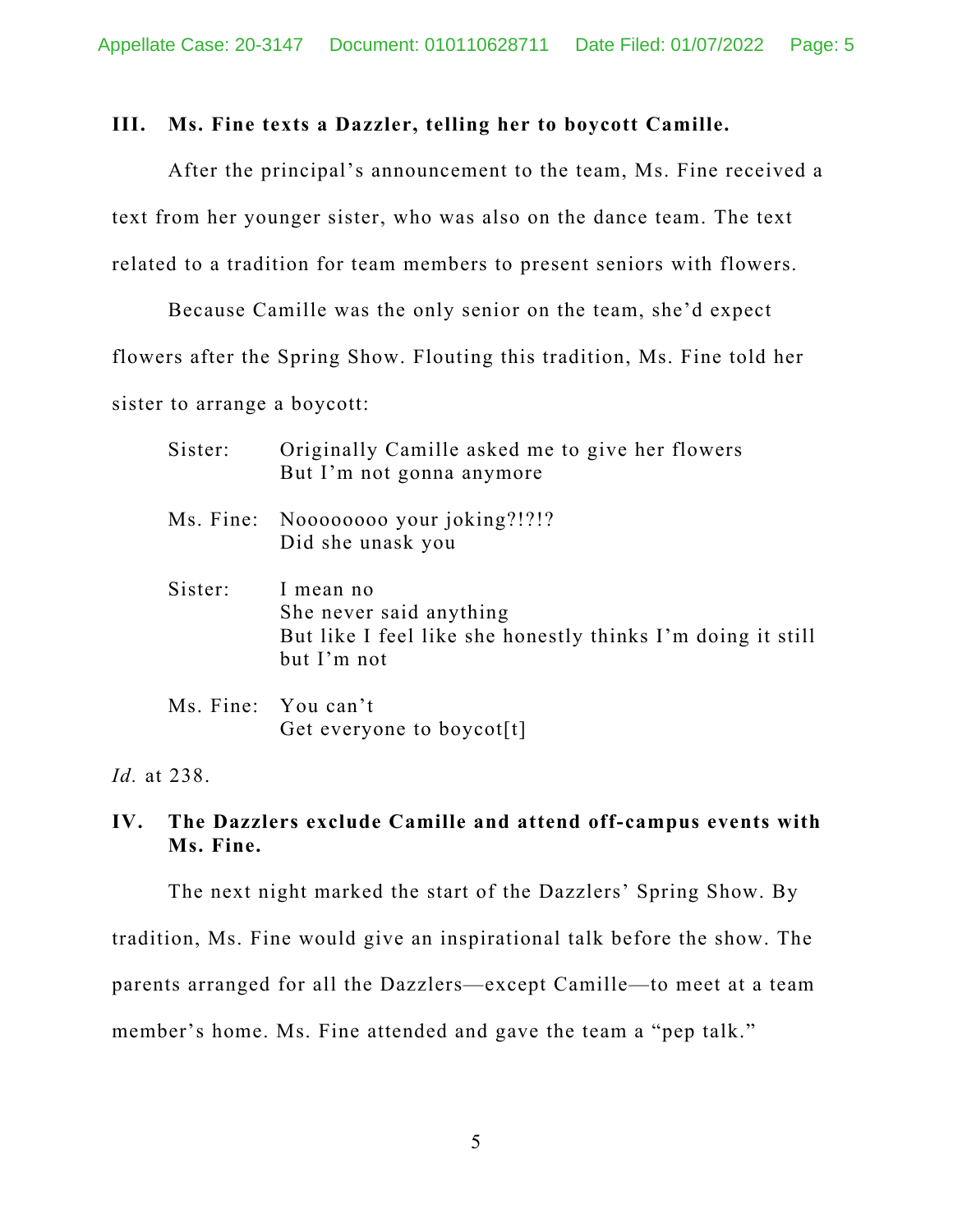The team then conducted its Spring Show on two straight nights. On the second night, all the Dazzlers—except Camille—wore ribbons with Ms. Fine's initials and took team photos. The other Dazzlers also shunned the tradition of presenting flowers to the only senior on the squad (Camille). Throughout the Spring Show, virtually every member of the dance team ignored Camille. The sole exception was the team's only other African-American member.

The next week, all the Dazzlers were supposed to sit together in their first-hour class. But at the request of Camille's mother, the principal excused Camille from attending the first-hour class for the final four days.

Camille was also excluded from the team banquet. Parents of the team members cancelled the banquet, but then arranged a team banquet away from the campus. Camille was the only Dazzler excluded.

### **V. We lack jurisdiction to consider Ms. Fine's denial of action under color of state law.**

Ms. Fine denies employment as the coach when the boycott took place, arguing that her conduct as a private individual didn't constitute an act under color of state law. Action under color of state law is an element of § 1983. *Schaffer v. Salt Lake City Corp.*, 814 F.3d 1151, 1155 (10th Cir. 2016). But in this interlocutory appeal, we have jurisdiction only to consider the district court's denial of qualified immunity. *See Mitchell v. Forsyth*, 472 U.S. 511, 530 (1985). And a challenge to the elements of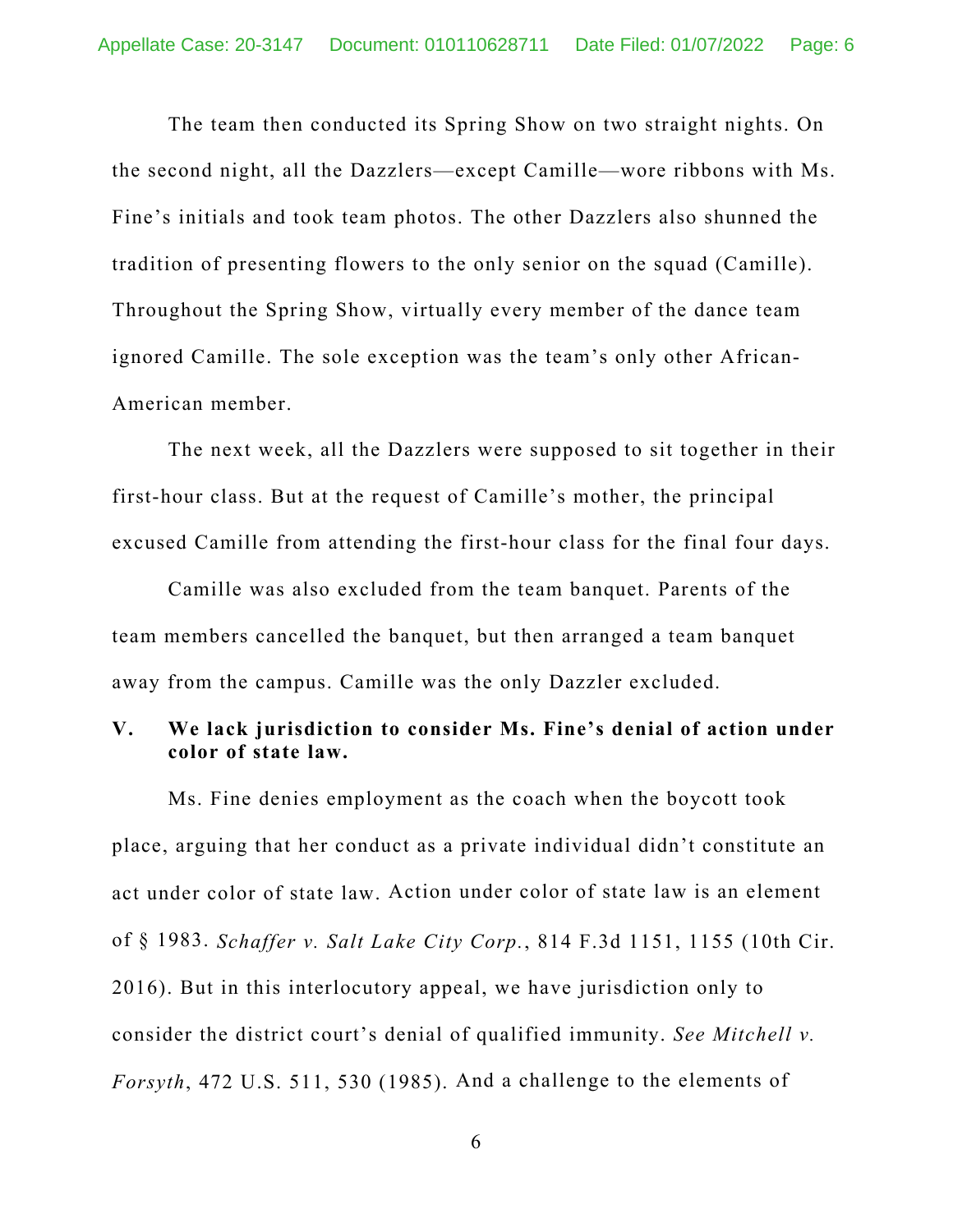§ 1983 does not involve qualified immunity. So we dismiss Ms. Fine's argument that she was not acting under color of state law.

Qualified immunity protects public officials from liability for violating statutory or constitutional rights that are not clearly established. *See Pearson v. Callahan*, 555 U.S. 223, 231 (2009). The doctrine ensures that officials may incur liability only upon fair notice that their conduct is unlawful. *Hope v. Pelzer*, 536 U.S. 730, 739 (2002).

The first step in qualified immunity is to determine whether someone could reasonably find a constitutional violation. *See Brown v. Flowers*, 974 F.3d 1178, 1182 (10th Cir. 2020). For this step, Camille alleges denial of her right to equal protection under the Fourteenth Amendment.

Ms. Fine argues that no reasonable jury could find a violation of Camille's constitutional rights because she did not act under color of state law. But action under color of state law is an element of § 1983, not the Fourteenth Amendment's Equal Protection Clause. *See, e.g.*, *Am. Mfrs. Mut. Ins. Co. v. Sullivan*, 526 U.S. 40, 49–50 (1999).

Unlike the Constitution, "[§ 1983] is not itself a source of substantive rights." *Sawyers v. Norton*, 962 F.3d 1270, 1282 (10th Cir. 2020) (quoting *Margheim v. Buljko*, 855 F.3d 1077, 1084 (10th Cir.  $2017$ )).<sup>3</sup> Section 1983 serves instead only as a vehicle to "provide[] relief

<sup>3</sup> The Fourteenth Amendment's Equal Protection Clause requires state action. This requirement is closely related to § 1983's requirement of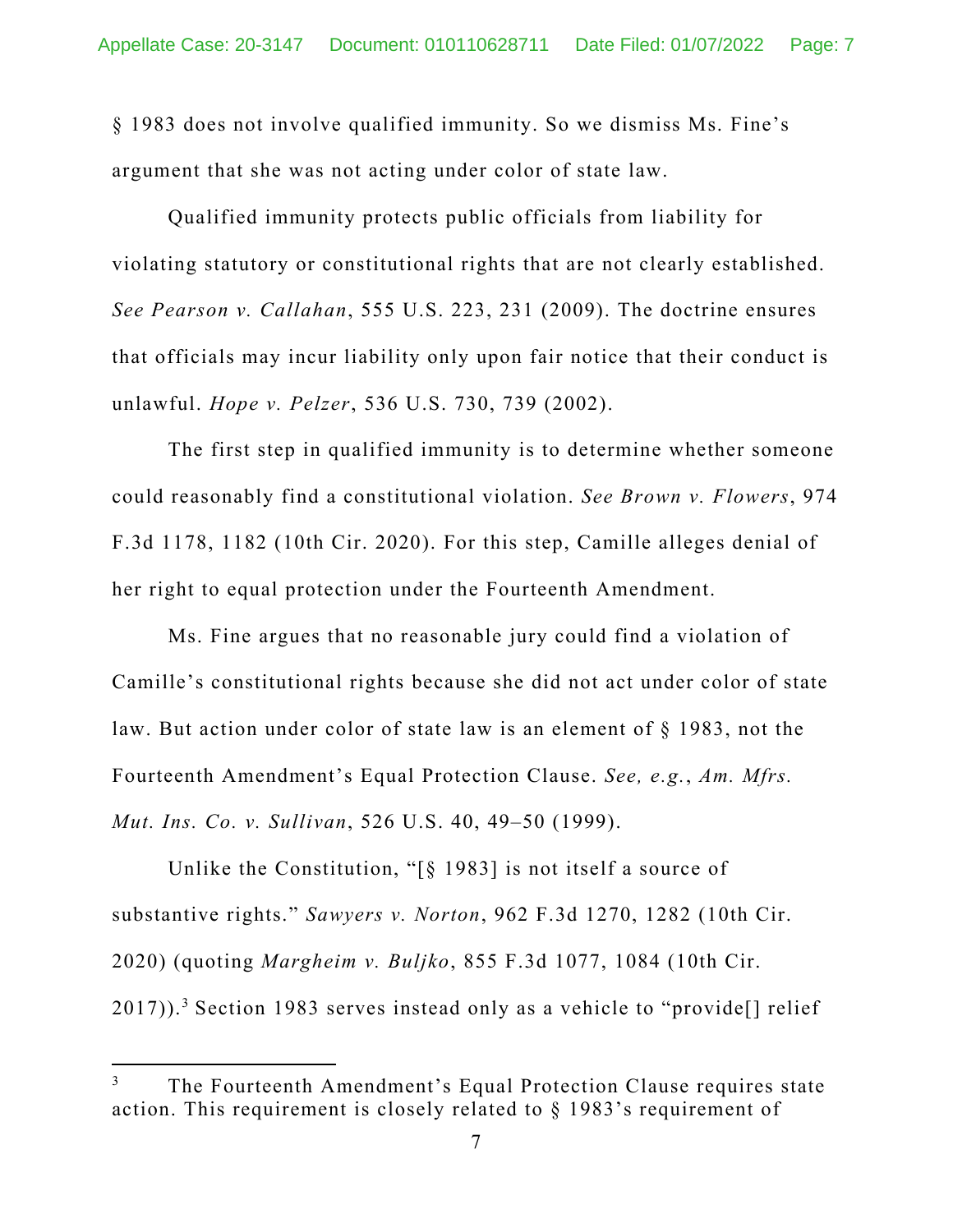against those who, acting under color of law, violate federal rights created elsewhere." *Brown v. Buhman*, 822 F.3d 1151, 1161 n.9 (10th Cir. 2016) (quoting *Reynolds v. Sch. Dist. No. 1, Denver, Colo.*, 69 F.3d 1523, 1536  $(10th$  Cir. 1995)).<sup>4</sup>

Our review here is limited to qualified immunity, which focuses on whether Ms. Fine violated Camille's right to equal protection. We lack jurisdiction to address whether Camille can use § 1983 as a statutory vehicle to obtain a remedy. This part of the appeal thus falls outside our jurisdiction.

# **VI. Ms. Fine wasn't entitled to qualified immunity based on her denial of discrimination to withhold an educational benefit.**

Although we lack jurisdiction to consider Ms. Fine's denial of action under color of state law, she also insists that she didn't discriminate against Camille or deny her an educational benefit. We have jurisdiction

action under color of state law. *See Lugar v. Edmondson Oil Co., Inc.*, 457 U.S. 922, 935 & n.18 (1982). Despite this close relationship, Ms. Fine has not developed a discrete challenge to the Fourteenth Amendment's requirement of state action. *See United States v. Martinez*, 518 F.3d 763, 768 (10th Cir. 2008) (stating that when the appellant does not develop an argument in his or her opening brief, we deem that argument waived).

<sup>4</sup> Ms. Fine made the same point in district court, arguing: "Because § 1983 itself 'does not create any substantive rights, but merely provides relief against those who, acting under color of law, violate federal rights created elsewhere', Plaintiff must assert her claim based on some independent basis under the U.S. Constitution or federal statute." Appellant's App'x at 84 (quoting *Brown v. Buhman*, 822 F.3d 1151, 1161 n.9 (10th Cir. 2016)).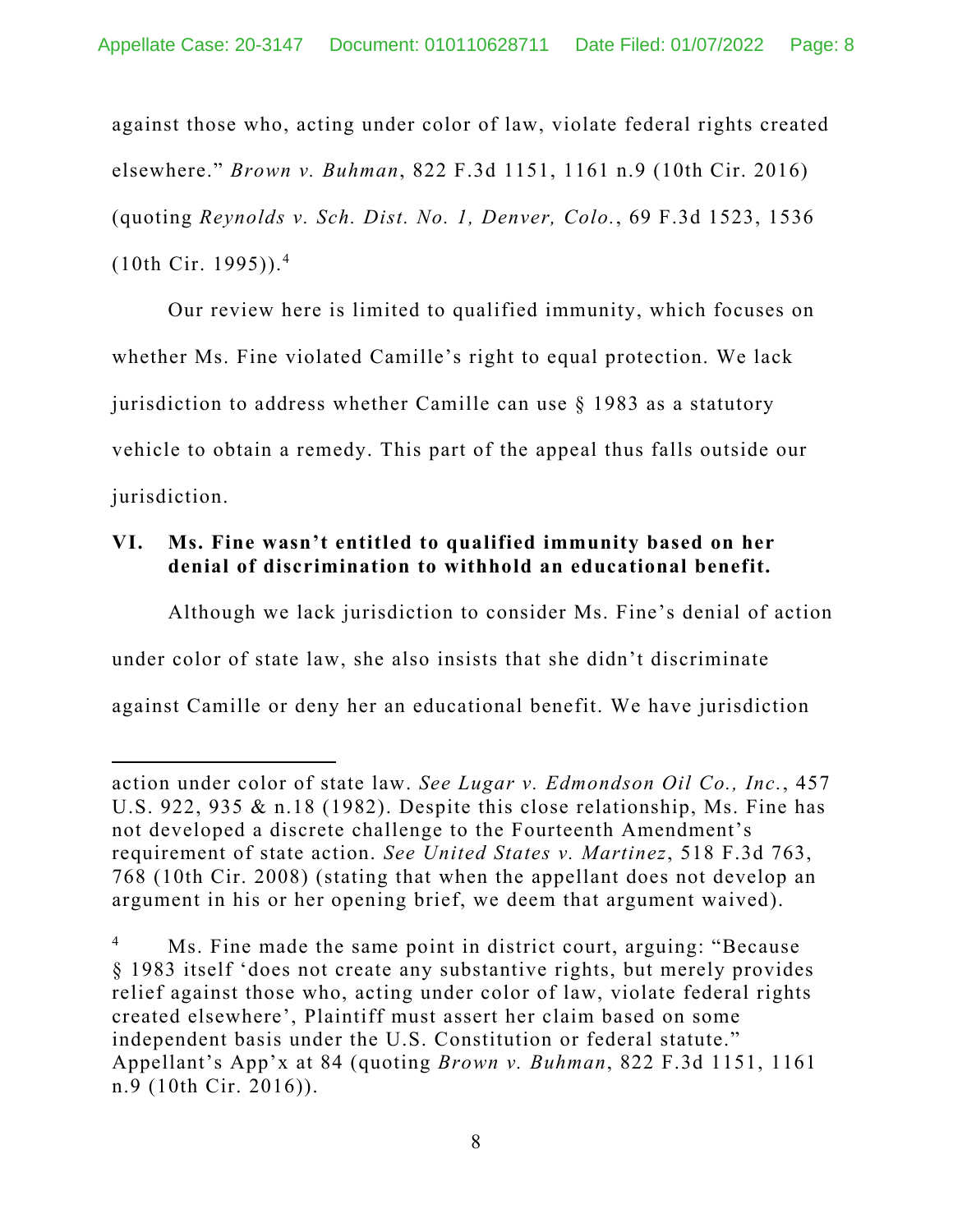over this part of the appeal. *See Mitchell v. Forsyth*, 472 U.S. 511, 530 (1985). Though jurisdiction exists, we affirm the district court's denial of qualified immunity.

# **A. Camille's evidence reflected a denial of equal protection.**

The threshold issue is the existence of a constitutional violation. *See*  p. 7, above. For this issue, the parties agree that Camille must prove that Ms. Fine

- treated Camille differently than others similarly situated based on race<sup>5</sup> and
- deprived Camille of an educational benefit or opportunity.

We thus view the claim "through the prism of" these elements. *United* 

*States v. Dominguez*, 998 F.3d 1094, 1110 (10th Cir. 2021).6

Ms. Fine challenges

- the first element on the ground that she did not treat Camille differently than similarly situated students and
- the second element on the ground that the boycott didn't affect educational benefits or opportunities.

<sup>5</sup> Ms. Fine doesn't dispute the reasonableness of a finding of racial animus. *See* Appellant's Reply Br. at 6 (stating that Ms. Fine's racial motivation "is not an issue").

<sup>6</sup> We do not imply that these elements "invariably govern[];" we instead accept the parties' agreement on these elements. *Dominguez*, 998 F.3d at 1110 n.10.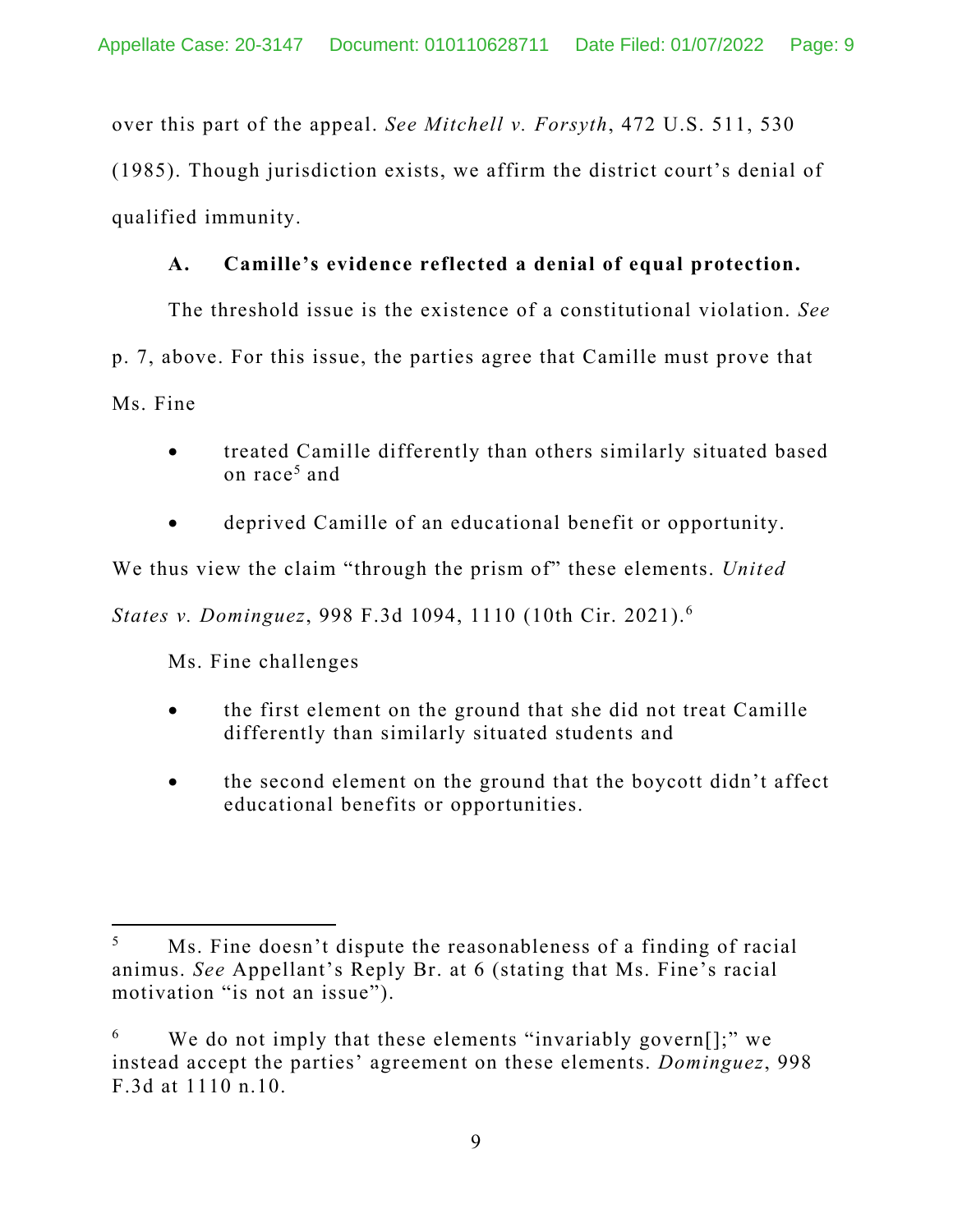## **1. Someone could reasonably find that Ms. Fine treated Camille differently than similarly situated students.**

Ms. Fine denies acting as the coach and argues that the team-

members' families acted on their own.<sup>7</sup> We reject these arguments.

Ms. Fine's role in the boycott would be obvious under Camille's

version of events. In considering that version,<sup>8</sup> the district court concluded

that someone could reasonably find ten facts:

- 1. Ms. Fine texted that Camille had made the university dance team "[b]c she's f\*\*\*\*\*g black."
- 2. After Ms. Fine lost her title as head coach, she texted a Dazzler to " $[g]$ et everyone to boycot $[t]$ ."
- 3. Ms. Fine then attended a Dazzler team meeting in a private home even though no one had invited Camille.
- 4. Ms. Fine gave her traditional inspirational speech at the meeting to prepare the other dancers for the Spring Show.
- 5. At the Spring Show, all other dancers wore ribbons bearing Ms. Fine's initials.
- 6. The other dancers excluded Camille from photographs of the team and jettisoned tradition by refusing to give flowers to Camille as the only graduating senior.
- 7. The other dancers ostracized Camille, causing her to miss four classes.

<sup>7</sup> Ms. Fine couches this argument as a denial of conduct under color of state law. But she also appears to imply that she couldn't violate the Equal Protection Clause because neither the school nor the families had given her any authority over the team.

<sup>8</sup> In considering qualified immunity, we ordinarily accept the plaintiff's version of facts. *A.M. v. Holmes*, 830 F.3d 1123, 1136 (10th Cir. 2016).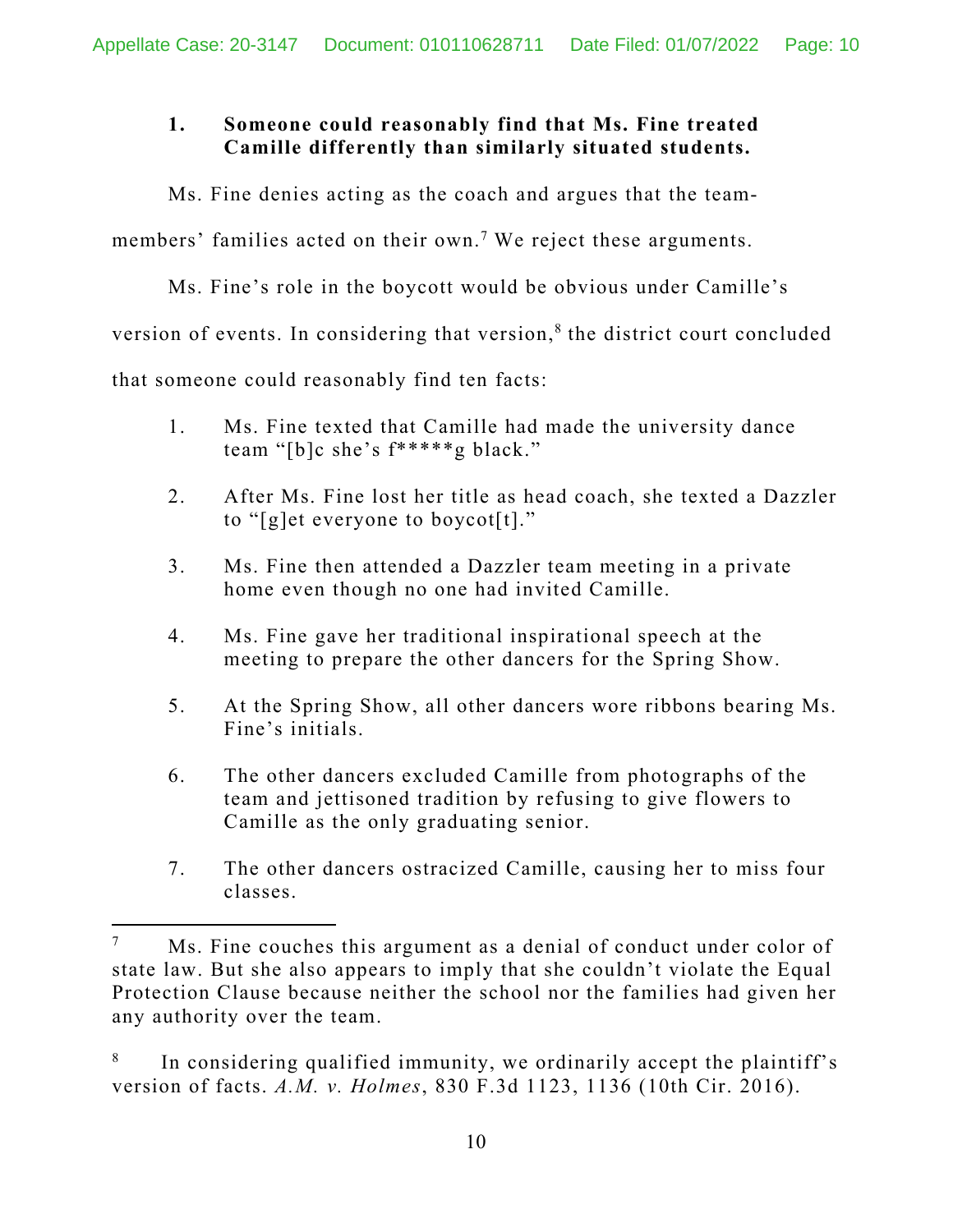- 8. Ms. Fine attended a team meeting even though no one had invited Camille.
- 9. While acting to exclude Camille, Ms. Fine remained in contact with the other dancers and their parents.
- 10. Ms. Fine continued to get paid under her contract while the team ostracized Camille, with no other employee filling the coach role.

Appellant's App'x at 293–98, 313–15.

Under these facts, a reasonable factfinder could infer that Ms. Fine

had treated Camille differently than other Dazzlers by

- exercising the authority of a coach to lead a boycott and
- causing the exclusion of Camille from team activities.

### **2. Deprivation of an Educational Benefit or Opportunity**

For an equal-protection claim, the plaintiff must generally show that the discrimination caused an adverse effect. *Ashaheed v. Currington*, 7 F.4th 1236, 1250 (10th Cir. 2021). For purposes of this showing, the parties agree that the adverse effect must involve the deprivation of an educational benefit or opportunity. We can thus assume for the sake of argument that Camille had to create a triable fact-issue on the loss of an educational benefit or opportunity. *See* note 6, above.

 Ms. Fine argues that she attended only private events taking place away from the school (like the team meeting and banquet), which did not constitute educational benefits or opportunities. But even if the team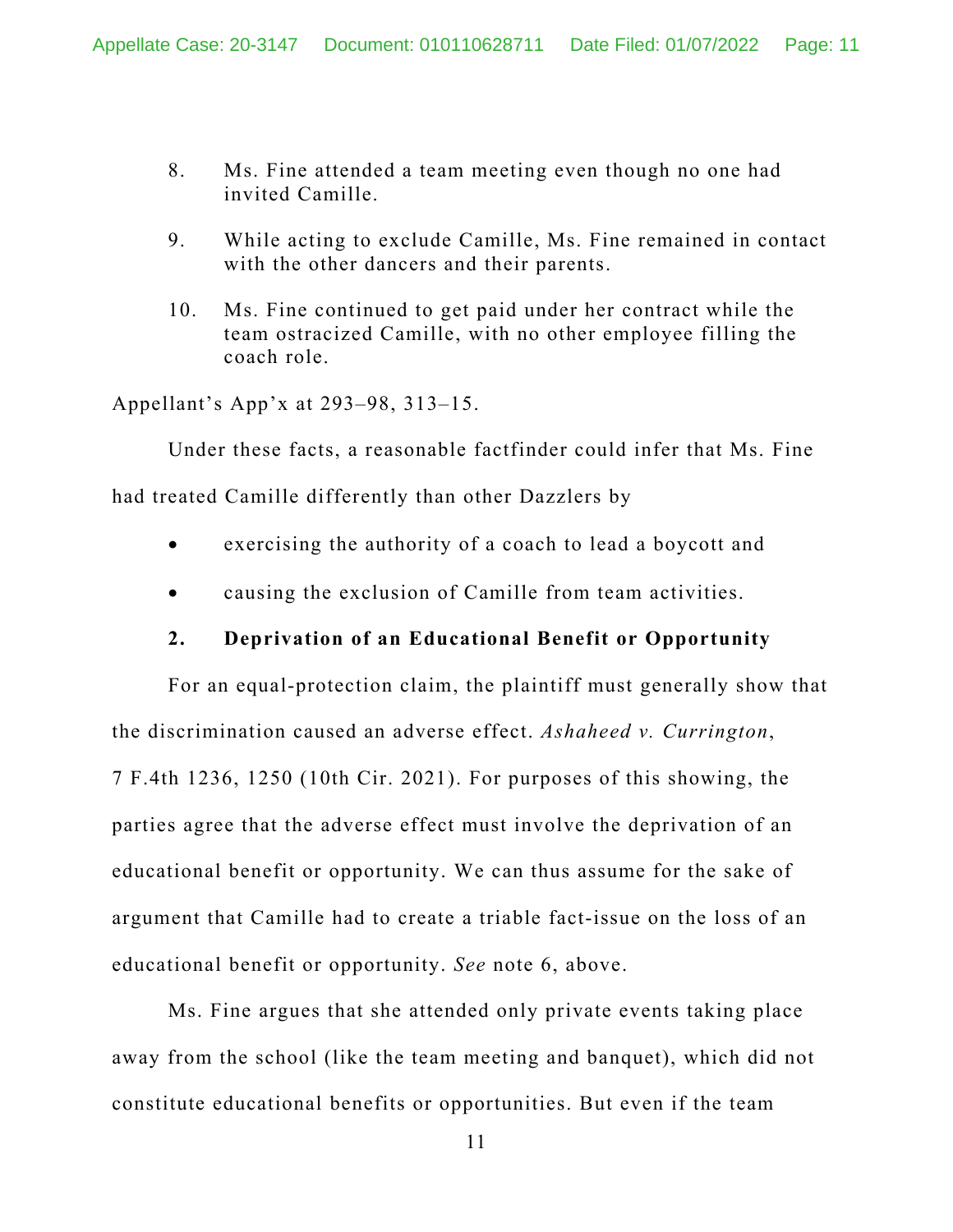meeting and banquet had constituted private events, Camille presented evidence of a need to miss four first-hour classes. A reasonable factfinder could thus infer that Ms. Fine's conduct had ultimately caused the loss of an educational benefit or opportunity.

\* \* \*

 We conclude that a reasonable factfinder could infer that Ms. Fine had violated Camille's right to equal protection.

#### **B. Camille's evidence also reflected the violation of a clearly established constitutional right.**

We must also determine whether Camille's right to equal protection was clearly established at the time of the relevant conduct. *Brown v. Flowers*, 974 F.3d 1178, 1182 (10th Cir. 2020).

A constitutional right is clearly established if "every reasonable official would have understood that" their conduct violated that right. *A.N. ex rel. Ponder v. Syling*, 928 F.3d 1191, 1197 (10th Cir. 2019) (quoting *Mullenix v. Luna*, 577 U.S. 7, 11 (2015) (per curiam)). A right may be clearly established by a precedent or the weight of authority elsewhere. *Brown*, 974 F.3d at 1184. "[B]ut a case directly on point is not required so long as 'existing precedent [has] placed the . . . constitutional question beyond debate.'" *A.N.*, 928 F.3d at 1197 (second alteration in original) (quoting *White v. Pauly*, 137 S. Ct. 548, 551 (2017) (per curiam)).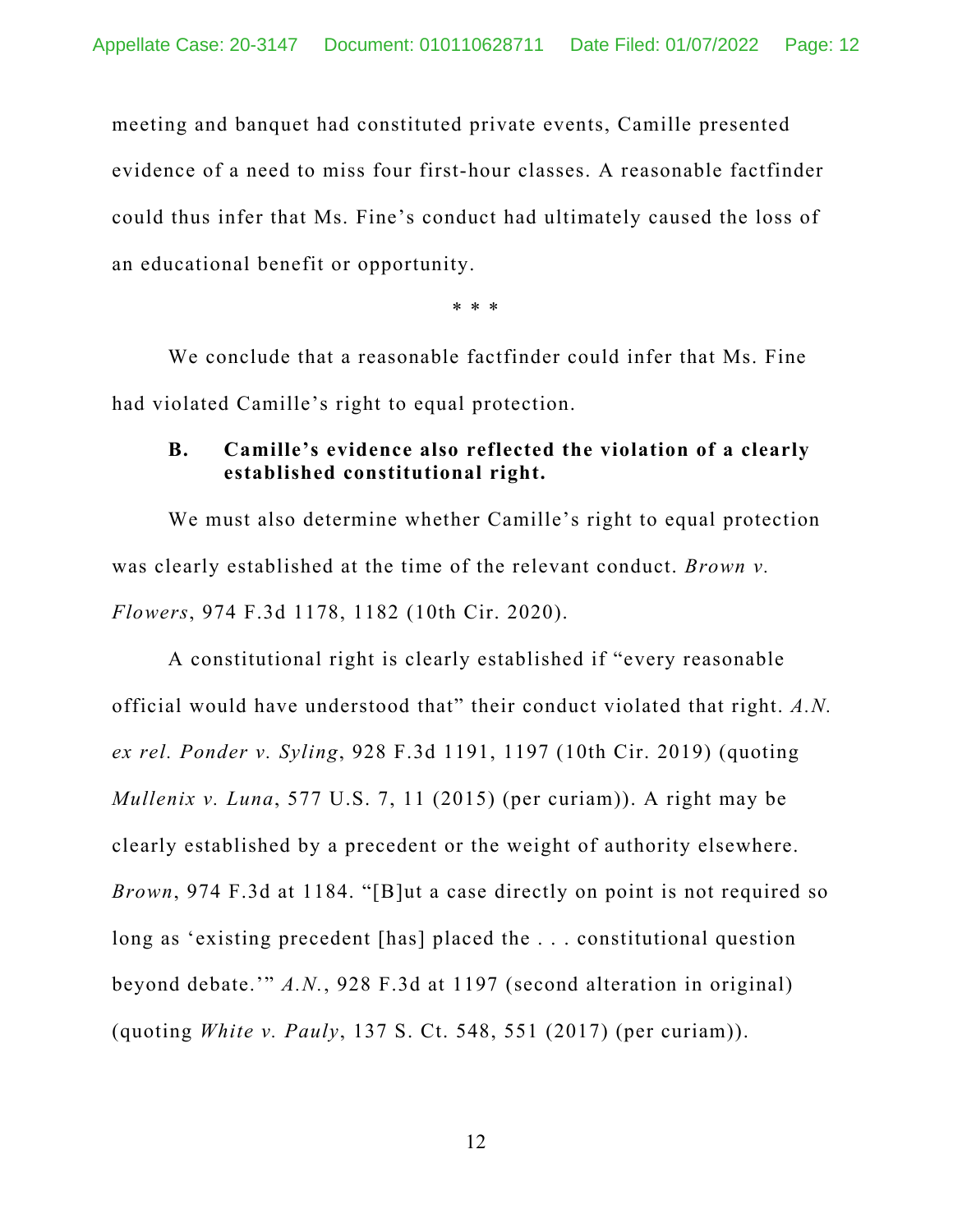"[G]eneral statements of the law are not inherently incapable of giving fair and clear warning" that particular conduct is unconstitutional. *Hope v. Pelzer*, 536 U.S. 730, 741 (2002) (quoting *United States v. Lanier*, 520 U.S. 259, 271 (1997)). "[A] general constitutional rule . . . may apply with obvious clarity to the specific conduct in question" even if no court has held that conduct unlawful. *Id.* (quoting *Lanier*, 520 U.S. at 271); *see also Taylor v. Riojas*, 141 S. Ct. 52, 54 (2020) (per curiam) (concluding that the extreme facts did not require a case on point because "any reasonable officer should have realized that [the plaintiff]'s conditions of confinement [had] offended the Constitution").

We recently recognized that the Equal Protection Clause prohibits the "intentional, arbitrary and unequal treatment of similarly situated individuals . . . ." *Ashaheed v. Currington*, 7 F.4th 1236, 1247 (10th Cir. 2021) (quoting *A.N. ex rel. Ponder v. Syling,* 928 F.3d 1191, 1198 (10th Cir. 2019)). Applying this right over 70 years ago, the Supreme Court held that an African-American student "must receive the same treatment at the hands of the state as students of other races." *McLaurin v. Okla. State Regents for Higher Educ.*, 339 U.S. 637, 642 (1950); s*ee also Brown v. Bd. of Educ. of Topeka, Kan.*, 349 U.S. 294, 298 (1955) ("declaring the fundamental principle that racial discrimination in public education is unconstitutional").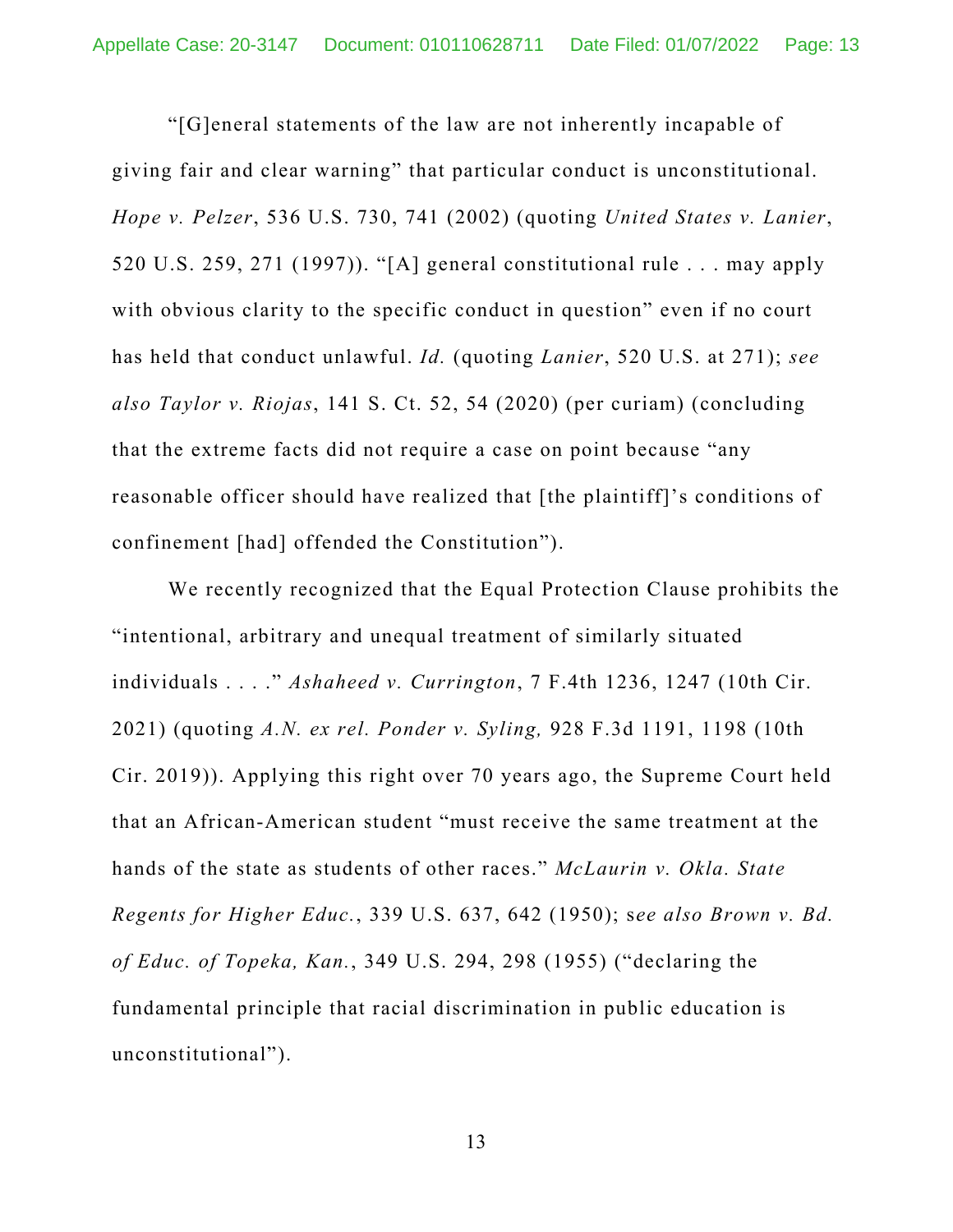Given the long-standing recognition of an African-American student's right to equal treatment, Ms. Fine had fair notice that the Equal Protection Clause would prohibit her orchestration of a racially motivated boycott against Camille.

Ms. Fine's three contrary arguments are not persuasive.

First, Ms. Fine argues that the district court should not have relied on *Ramirez v. Department of Corrections*, 222 F.3d 1238, 1243–44 (10th Cir. 2000), because there the facts had differed from ours. We agree with Ms. Fine that *Ramirez* had differed factually because it involved discrimination against an employee rather than a student. But the lack of a precedent involving a student does not necessarily bear on the clarity of the constitutional right. *See Murrell v. Sch. Dist. No. 1*, 186 F.3d 1238, 1251 (10th Cir. 1999) (rejecting the defendants' argument for qualified immunity based on the lack of a prior opinion "holding an individual *school employee* liable for sexual harassment [of a student] under the Fourteenth Amendment" (emphasis in original)); *see also Sh.A. ex rel. J.A. v. Tucumcari Mun. Sch.*, 321 F.3d 1285, 1288–89 (10th Cir. 2003) (concluding that a teacher was not entitled to qualified immunity from a student's claim of sexual harassment because the right had been clearly established in employment cases). *Ramirez* aside, a constitutional right may be clearly established based on general statements of the law. *See* pp. 12–13, above.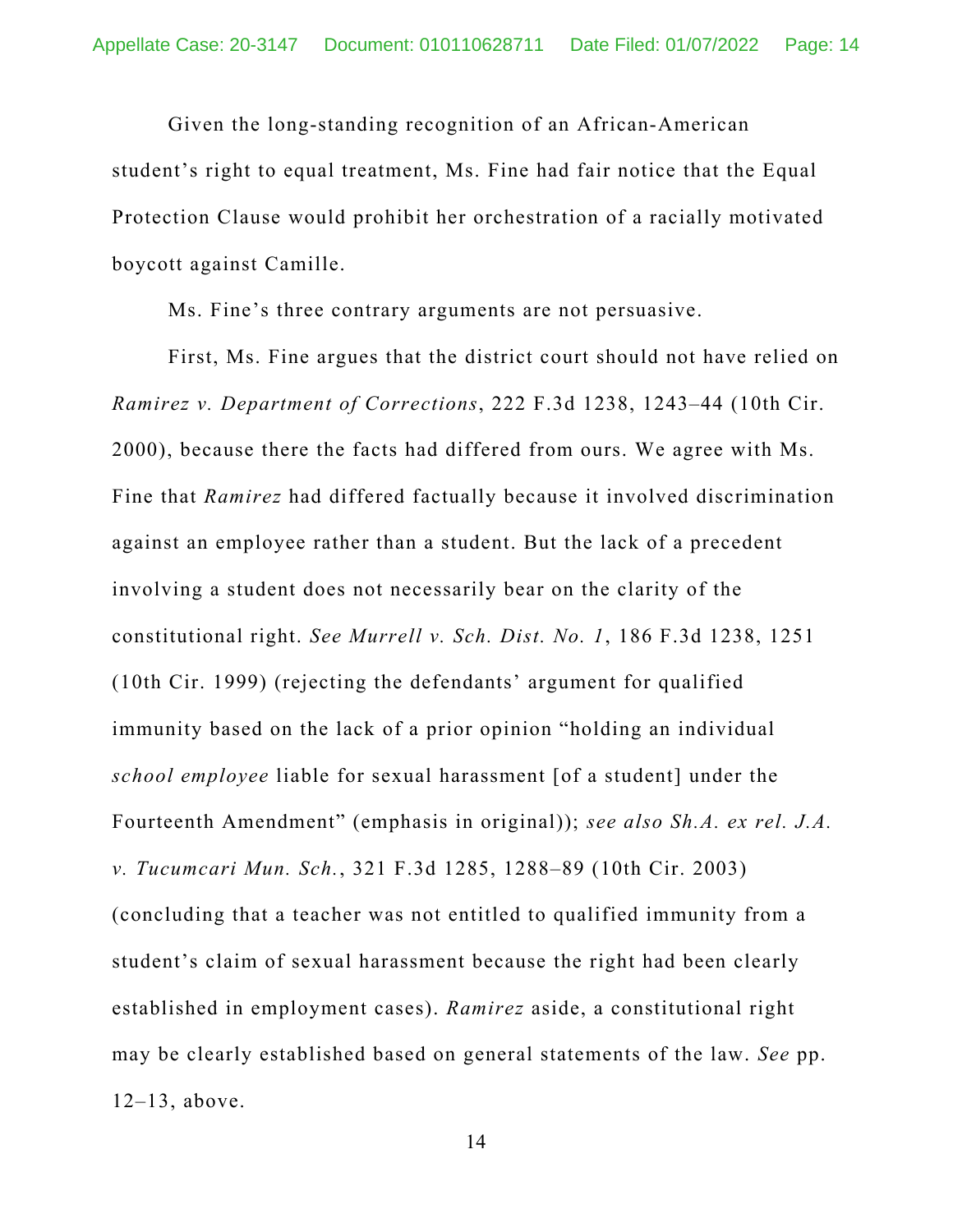Second, Ms. Fine argues that *White v. Pauly* requires case law with similar facts. *See White v. Pauly*, 137 S. Ct. 548 (2017) (per curiam). But the Supreme Court in *White* recognized that "a case directly on point" is unnecessary if the constitutional right is "beyond debate." *Id.* at 551 (quoting *Mullenix v. Luna*, 577 U.S. 7, 12 (2015)). We've explained that *White* acknowledged the potential for "general rules of law." *A.N. ex rel. Ponder v. Syling*, 928 F.3d 1191, 1198 (10th Cir. 2019). Given this acknowledgment, we've recognized that conduct can sometimes violate a clearly established right "even though the very action in question has not previously been held unlawful." *Id.* (quoting *Hope v. Pelzer*, 536 U.S. 730, 741 (2002)). Our case supplies an example: Even without a precedent involving similar facts, the Equal Protection Clause obviously prohibited an acting head coach from orchestrating a boycott based on a team member's race.

 Third, Ms. Fine relies on the district court's statement that "[n]either party has set forth any framework for analyzing whether plaintiff's evidence is sufficient to establish a constitutional violation." Appellant's Opening Br. at 19 (quoting Appellant's App'x at 310). This reliance is misplaced, for the parties' lack of analysis about the applicable test does not trigger qualified immunity; what matters is whether the defendant's conduct violated a clearly established constitutional right. *See Brown v. Flowers*, 974 F.3d 1178, 1182 (10th Cir. 2020). The constitutional right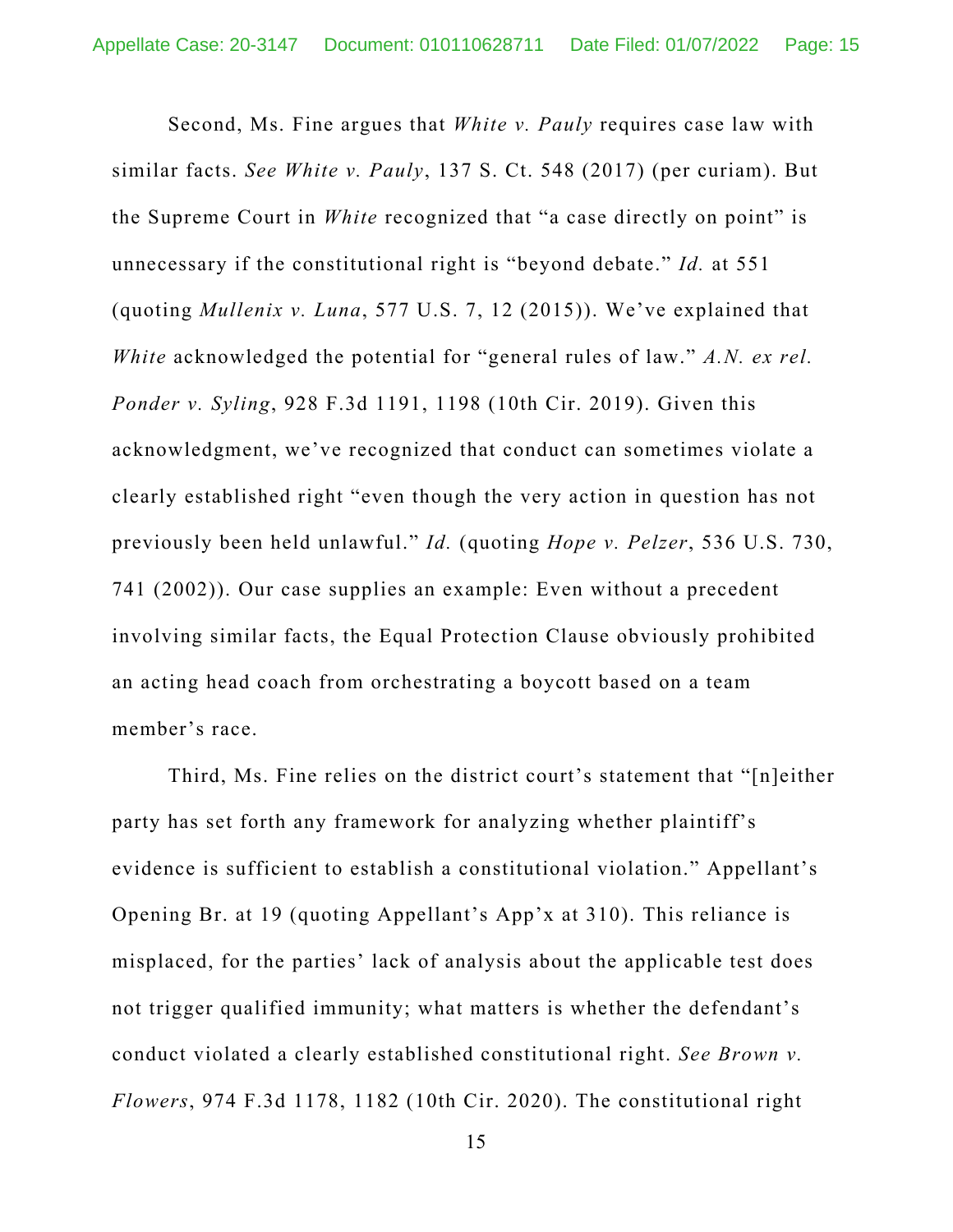here—protection from a racially motivated boycott—was clearly established.

 In acting as the coach, Ms. Fine had notice that our case law would prohibit exclusion of a team member based on race. For example, in *Seamons v. Snow*, we concluded that a high school football coach had lacked qualified immunity when he kicked a player off of the team for refusing to apologize after the player had reported a hazing incident. 206 F.3d 1021, 1030–31 (10th Cir. 2000). There we concluded that

- a case on point was "not required" and
- a reasonable coach should have known that the Constitution had prohibited exclusion of students based on their exercise of free speech.

*Id.* at 1030 (quoting *Patrick v. Miller*, 953 F.2d 1240, 1249 (10th Cir. 1992)). Though our case involves a denial of equal protection rather than a denial of free speech, the constitutional violation would have been equally obvious to a high school dance coach.

#### **VII. Conclusion**

We lack jurisdiction to consider Ms. Fine's argument that she did not act under color of state law. But we have jurisdiction to consider whether Ms. Fine violated a clearly established constitutional right. In considering that question, we view the evidence favorably to Camille. With that view, a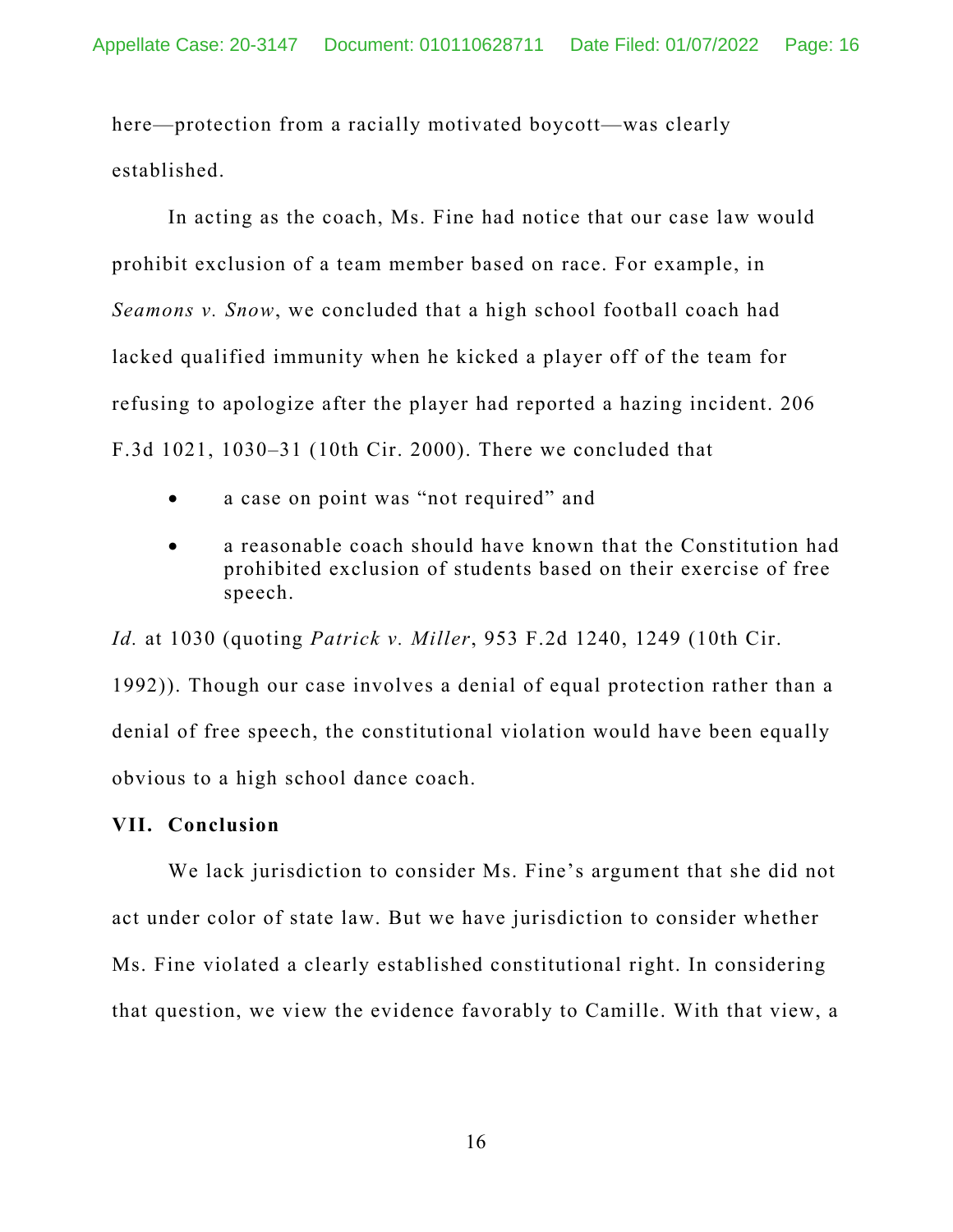reasonable factfinder could determine that Ms. Fine had violated a clearly

established constitutional right. We thus

- dismiss Ms. Fine's assertion of qualified immunity as a private individual who didn't act under color of state law and
- affirm the denial of summary judgment on the violation of a clearly established right.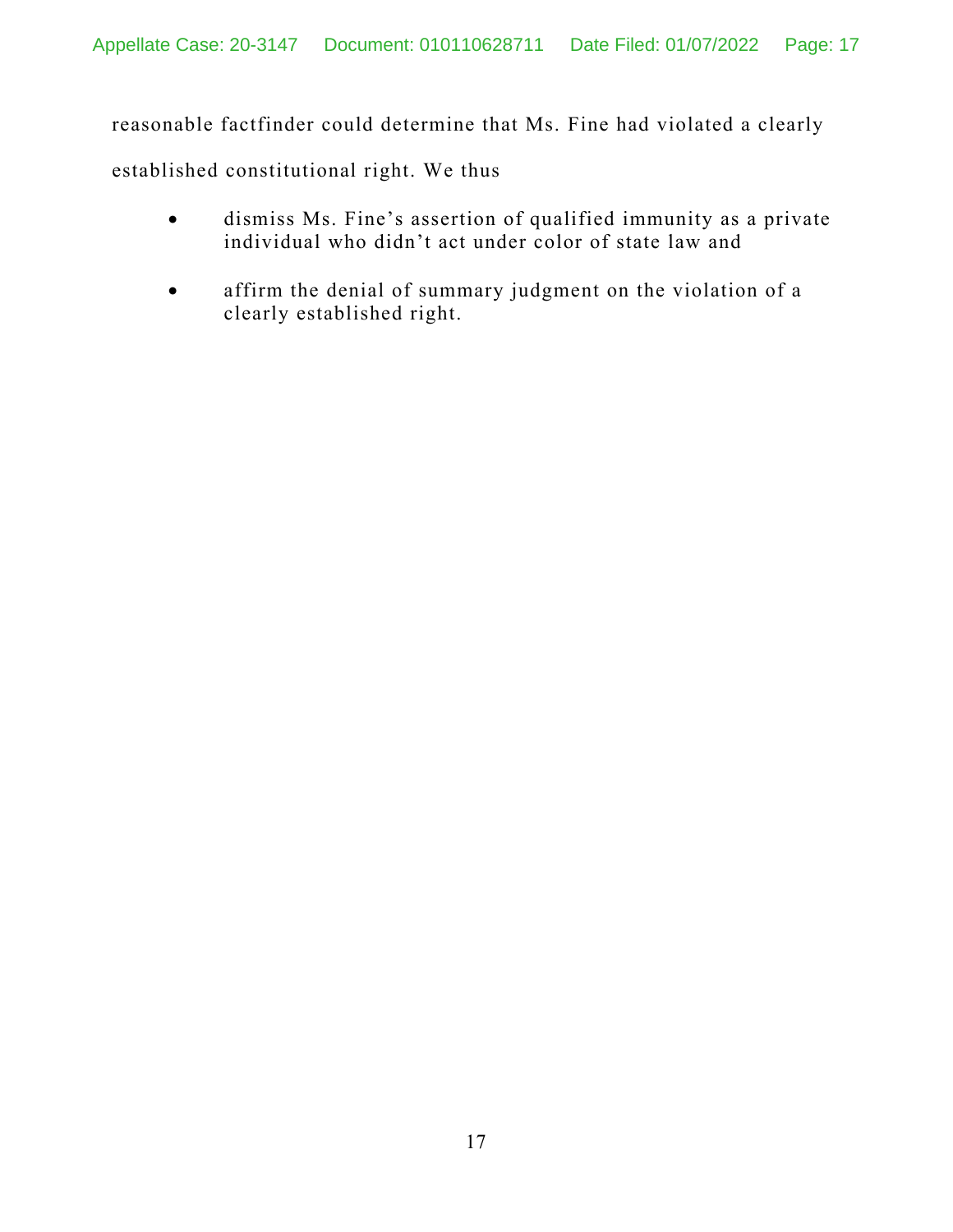# *Sturdivant v. Fine*, No. 20-3147 **BACHARACH**, J., concurring

 I join the majority opinion, but write separately to address an aspect of Ms. Fine's denial of action under color of state law. In oral argument, Ms. Fine argued that she was acting only as a private individual. As the majority states, we lack jurisdiction to consider this argument. But if we were to credit Ms. Fine's characterization of herself as a private actor, she likely couldn't assert qualified immunity.

When sued under § 1983, private individuals are not automatically entitled to assert qualified immunity. *Richardson v. McKnight*, 521 U.S. 399, 412 (1997). If Ms. Fine had acted as a private individual, she could assert qualified immunity only if she showed

- a firmly rooted common-law tradition of immunity for similar private individuals or
- a strong basis in public policy to extend qualified immunity to similar private individuals.

*Tanner v. McMurray*, 989 F.3d 860, 866–67 (10th Cir. 2021).

Ms. Fine probably failed to meet this burden. Both here and in district court, she appeared to assume that she could assert qualified immunity even if she were acting only as a private individual. Appellant's Opening Br. at 10; Appellant's App'x at 88; Oral Argument at 4:15–5:32, 6:30–43. But she